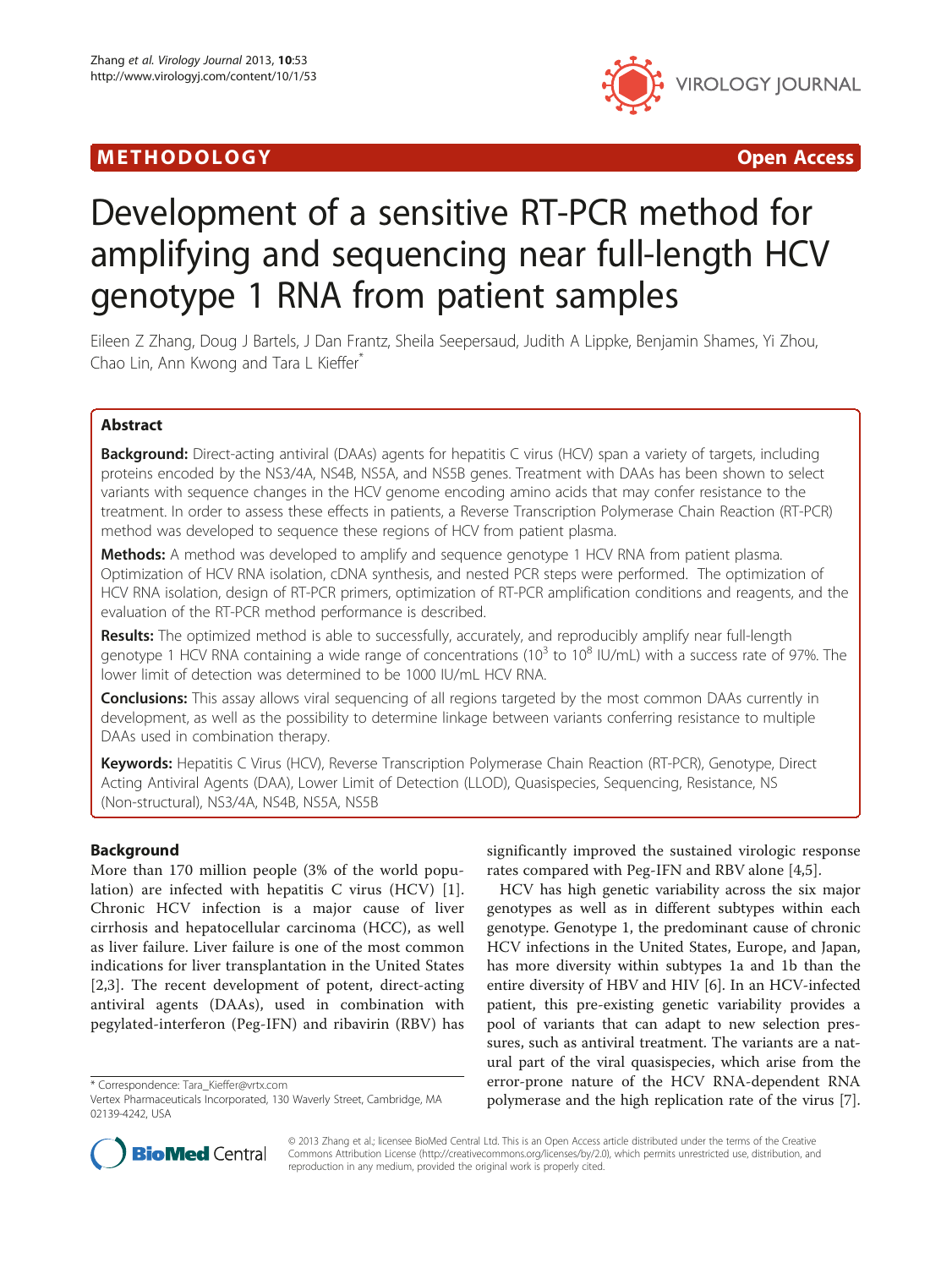In patients who fail treatment with a potent DAA regimen, the elimination of the majority of the DAAsensitive quasispecies can lead to selection and detection of DAA-resistant variants [[8](#page-4-0)].

The nonstructural (NS) HCV proteins NS3, NS4A, NS4B, NS5A, and NS5B are essential for viral replication and are the major targets of DAAs currently in development [\[9\]](#page-4-0). Thus, monitoring viral sequence changes across multiple NS regions is beneficial in understanding the potential association between therapeutic resistance and clinical outcome [\[10](#page-4-0)].

Various methods for amplification and sequence analysis of specific HCV genomes have been reported, and most of them have focused on individual NS segments or smaller amplicons [\[11](#page-5-0)-[14\]](#page-5-0). In 2006, a long reverse transcription polymerase chain reaction (RT-PCR) amplification protocol of a near full-length HCV genome was developed by Fan, X, Xu, Y, and Di Bisceglie, AM, that amplified a limited number of patient samples [[15](#page-5-0)-[17\]](#page-5-0). While conducting telaprevir (INCIVEK™, INCIVO<sup>®</sup>) clinical trials [[18,19](#page-5-0)], the need arose to develop a method to analyze the HCV genotype 1 sequence of NS3, NS4A,NS5A, and NS5B from a single genome or the catalytic domain of the NS3•4A protease domain from a large number of patients. The challenge was that samples from patients are extremely variable and existing methods described in the literature required patient-by-patient optimization to efficiently amplify near full-length HCV RNA, particularly in samples with low HCV RNA levels, which were common in patients who were responding to telaprevir and/or VX-222. In this study, we describe the development of an efficient RT-PCR method that was used in telaprevir clinical trials to amplify a nearly full-length HCV genotype 1 genome from 7800 unique patient samples containing a wide range of HCV RNA concentrations  $(10^3 \text{ to } 10^8 \text{ IU/mL})$ with a success rate of 97% [[4,5](#page-4-0)[,20](#page-5-0)-[23](#page-5-0)]. This method enables HCV genes, targeted by the most common DAAs in clinical trials today, to be efficiently sequenced using clinical samples with low HCV RNA levels and permits the assessment of linkage between multiple amino acid changes in different HCV genes in samples from patients receiving DAA drug combinations.

# Results and discussion

# Optimization of HCV RNA extraction

The use of the 96-well format QIAamp Virus BioRobot 9604 Kit (QIAGEN, Valencia, CA) was optimized to produce high-quality viral RNA from HCV RNA-positive plasma. Several modifications were made, with the primary change involving the replacement of the carrier RNA in the RNA isolation. Comparison of the use of poly A RNA (rA) provided in the QIAGEN kit with transfer RNA (tRNA) (Roche Applied Science, Indianapolis, IN) or ribosomal RNA (rRNA) (Roche Applied Science, Indianapolis, IN) using plasma samples with a wide range of HCV RNA copy numbers (10 ~ 18,500 HCV RNA copies/reaction) showed that 60 μg of tRNA per column for 660 μL plasma led to the highest level of sensitivity in the subsequent amplification reaction. In addition, several other minor changes to the standard QIAamp protocol also increased viral RNA purity and quality, which helped the performance of subsequent amplifications including mixing via gentle rocking, instead of pipetting (per the BioRobot 9604 Kit protocol), to minimize shearing of the 9.6 kb HCV RNA. Also, for optimal recovery of viral RNA, the samples were lysed at 56°C and an additional spin step was added following the final wash step to eliminate residual ethanol carry-over.

# cDNA synthesis

Synthesis of cDNA is a critical step in the ability to amplify large PCR products, such as the 9.6 kb HCV genome. Optimization of the cDNA synthesis from HCV RNA involved testing different oligonucleotide primers including random hexamers, oligo d(A) (20 nucleotide), and primers that annealed in the NS5B or 3' untranslated region (UTR). Surprisingly, most of the primers binding in the NS5B or 3'UTR did not allow amplification of full-length viral RNA or lead to very low cDNA yields. In contrast, oligo dA20, which anneals to the highly conserved poly (U) tail at the 3' end of the HCV RNA, did allow for high sensitivity and reproducible amplification of full-length cDNA. We also tested several conditions and concentrations of Reverse Transcriptase enzyme (Superscript<sup>™</sup> III Reverse Transcriptase [Life Technologies Corporation, Carlsbad, CA]) and it was determined that the use of 400 units with a 2.5 hour protocol, containing increasing annealing/elongation temperatures, was preferred.

# Amplification of HCV via nested PCR

To amplify sufficient amounts of the HCV genome for subsequent sequence analysis, PCR primers and conditions were optimized. Using several hundred publicly available genotype 1 HCV sequences (Los Alamos HCV Sequence Database [[24\]](#page-5-0)), the regions of highest conservation in the 5' and 3'UTRs were selected for potential primer annealing sites. Subsequent evaluation of primers to the conserved regions showed a diversity of responses in the assay. Many primers resulted in either a poor PCR yield, potentially due to the secondary structure of HCV RNA in the binding region, or a poorer than expected effectiveness across a spectrum of multiple samples. The highest performing primer annealing sites were at base pair (bp) 242–271 in the 5'UTR and bp 9278–9305 in the NS5B coding region. When various primer lengths were investigated, the use of 28–30 bp oligonucleotide primers led to the highest sensitivity and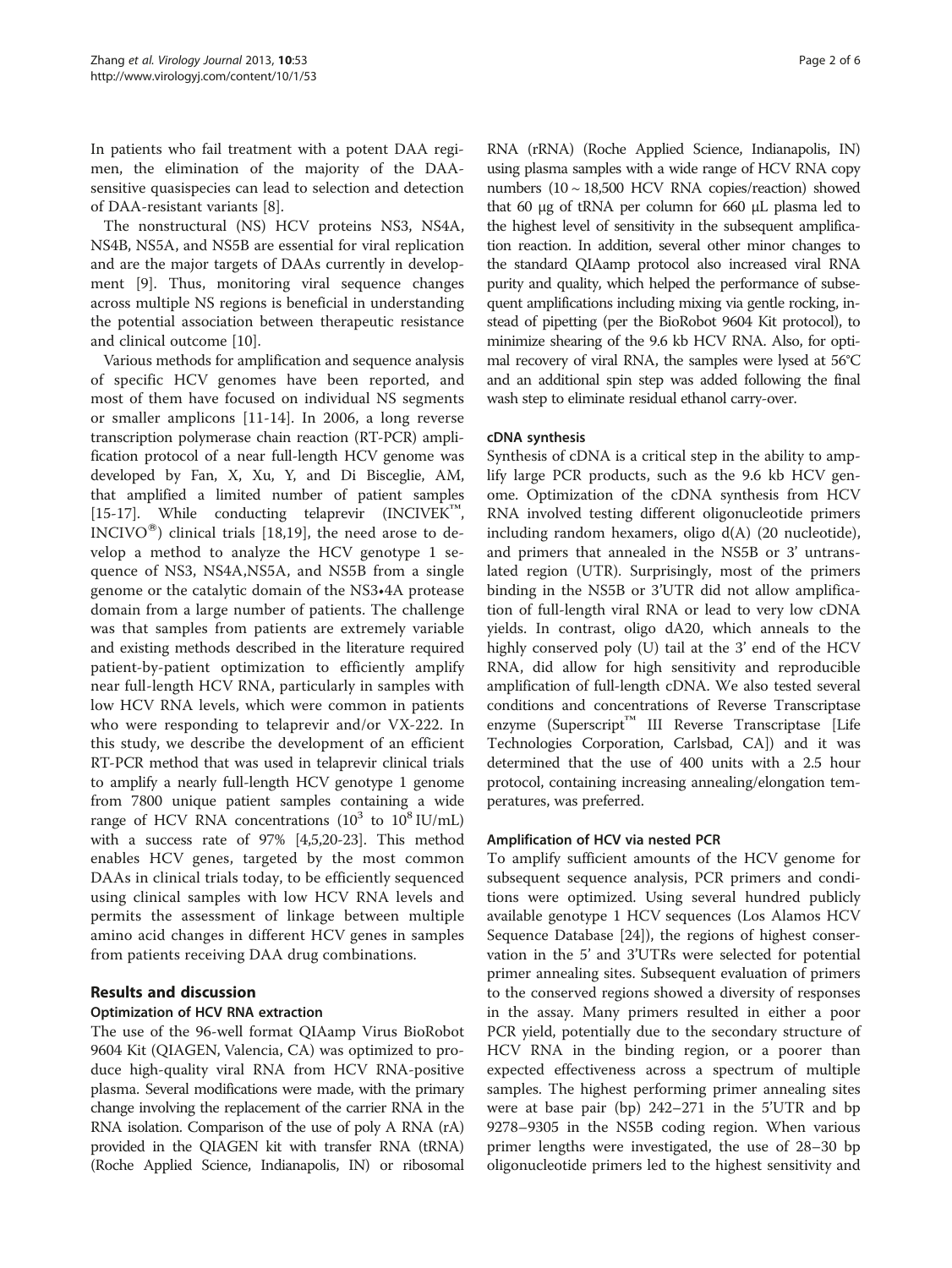<span id="page-2-0"></span>Table 1 List of primers used for the amplification of the HCV coding region

| RT primer    |            | Oligo d(A)      | 5'-AAAAAAAAAAAAAAA<br>$AAAA-3'$          |
|--------------|------------|-----------------|------------------------------------------|
| PCR1 primers | Subtype 1a | <b>GEN1.F1:</b> | 5'-CAAGACTGCTAGCCGAG<br>TAGTGTTGGGTCG-3' |
|              |            | GFN1A.R1        | 5'-CCGGGCAYGAGACACGCT<br>GTGATAAATG-3'   |
|              | Subtype 1b | GFN1.F1         | 5'-CAAGACTGCTAGCCGAGTA<br>GTGTTGGGTCG-3' |
|              |            | GFN1B.R1        | 5'-TCGGGCACGAGACAVGCTG<br>TGATATATG-3'   |
| PCR2 primers | Subtype 1a | GFN1.F2         | 5'-GTACTGCCTGATAGGGTGCT<br>TGCGAGTGCC-3' |
|              |            | GFN1A.R2        | 5'-TCTCCCCCGCTGTAGCCAGC<br>CGTGAACC-3'   |
|              | Subtype 1b | GFN1.F2         | 5'-GTACTGCCTGATAGGGTGCT<br>TGCGAGTGCC-3' |
|              |            | GFN1B.R2        | 5'-TCTCCCCCGCTGTARCCAGC<br>RACGAACC-3'   |

amplification across a spectrum of varied samples, by potentially annealing to viral genomes with several nucleotide mismatches from the primer. Also, to increase the ability to amplify across a spectrum of samples from a large number of patients, some degeneracy was added in the least conserved nucleotides in each annealing region. Differences in the primer annealing regions between subtypes 1a and 1b led to the design of subtypespecific primers (Table 1). Conditions with the largest impact on assay performance included the use of a touchdown PCR method (ramping annealing temperatures) for increased specificity, and addition of a second nested PCR reaction to increase the sensitivity of the assay to  $\sim$ 1000 IU/mL of HCV RNA (Figure 1). The combination of a highly processive polymerase (KlenTaq1™) with a proofreading (*pfu*) polymerase, and addition of 1.5 M betaine increased the yield of the ~9000 bp PCR product. Betaine is likely acting through the reduction of

the bp composition dependence on DNA strand melting [[25,26](#page-5-0)].

#### Sensitivity of RT-PCR amplification

To assess the sensitivity of the method, four genotype 1 HCV RNA-positive plasma samples (two subtypes 1a and two subtypes 1b) were serially diluted with concentrations of HCV RNA ranging from 11–649,000 IU/mL, and two analysts performed the amplification on different days. The HCV RNA-positive plasma samples were processed through the RT-PCR step and subsequent PCR amplifications were performed in triplicate. Samples with HCV RNA greater than or equal to 1000 IU/mL had an amplification success rate of 70% (100 out of 143 samples) in the first attempt. Samples with HCV RNA below 1000 IU/mL had a much lower amplification success rate of 1.6% (2 out of 121 samples). Therefore, the lower limit of detection (LLOD) of the RT-PCR amplification method was established to be  $\sim$ 1000 IU/mL. No significant differences in success rates were observed either between subtype 1a and 1b samples or between analysts.

# Robustness and success rate of amplification and sequencing

The performance of the assay was subsequently evaluated on a large, diverse set of plasma samples containing HCV subtypes la or lb from telaprevir and VX-222 clinical trials, with HCV RNA titers ranging from 100 IU/mL to greater than  $10^{\prime}$  IU/mL (Table [2](#page-3-0)). We processed 7800 unique patient plasma samples containing subtype 1a (5400) and subtype 1b (2400) with HCV RNA at or above the assay limit of detection of 1000 IU/mL from August 2006 to December 2010. The genetic diversity of both subtypes 1a and 1b sample sets was similar to sample sets in the public domain (Los Alamos HCV Sequence Database [[24](#page-5-0)]) as shown in Table [3](#page-3-0) (Shannon Entropy [[27](#page-5-0)], BioEdit version 7.0.5.3). The majority  $({\sim}97%)$  of subtype 1a and subtype 1b samples were successfully amplified, and usually on the

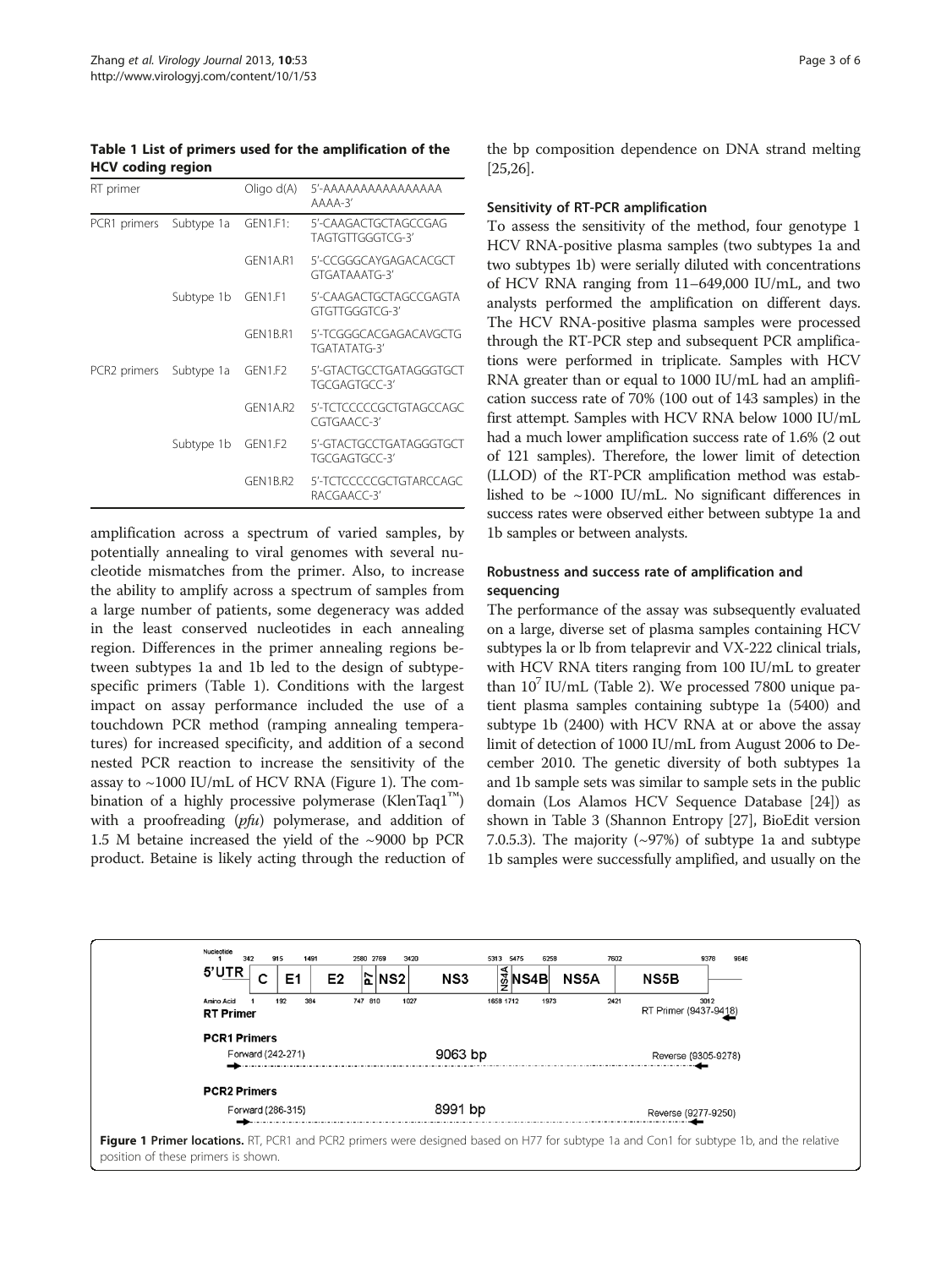<span id="page-3-0"></span>Table 2 Summary of RT-PCR amplification and sequencing success rate of clinical samples from telaprevir and VX-222 clinical trials

| <b>HCV RNA</b><br>$(IU/mL)^a$ | Genotype/<br>Subtypeb | <b>Numbers</b><br>of clinical<br>samples | Success rate<br>of RT-PCR<br>amplification<br>% (n/N) | Success rate<br>of sequencing<br>% (n/N) |
|-------------------------------|-----------------------|------------------------------------------|-------------------------------------------------------|------------------------------------------|
| $\geq 1000$                   | 1а                    | 5400                                     | 97 (5238/5400)                                        | 99.6 (5218/5238)                         |
|                               | 1b                    | 2400                                     | 97 (2328/2400)                                        | 99.6 (2318/2328)                         |
| $100 - 1000$                  | 1а                    | 152                                      | 48 (73/152)                                           | 98.6 (73/73)                             |
|                               | 1b                    | 107                                      | 40 (43/107)                                           | 100.0 (43/43)                            |

<sup>a</sup>HCV RNA was assessed using the Roche TaqMan HCV RNA assay (Version 2.0). <sup>b</sup>Genotype and subtype was defined using 5'NC assay (Trugene) or Versant HCV genotype assay (LiPA) 2.0.

first attempt. For the remaining 3% of samples that failed to amplify, no correlation with HCV RNA level was observed. The failure of the assay was likely due to high sequence diversity in one or more of the primer binding regions, caused by either the natural high variability in genotype 1 samples, or mis-genotyping of the samples. Testing of samples below the 1000 IU/mL assay limit of detection, including samples as low as 100 IU/mL, led to a lower success rate (48% and 40% for subtypes 1a and 1b, respectively), and were not pursued further. Among the amplified samples, nearly 99% of the samples were successfully sequenced with a small set of standardized sequencing oligonucleotides, and the sequence information was consistent across replicates. The remaining 1% of samples for which sequence was not available had the highest sequence diversity in the areas of interest, leading to poor annealing for the sequencing oligonucleotides.

# Conclusion

Despite the high sequence diversity of HCV, successful amplification of a near full-length  $({\sim}9 \text{ kb})$  HCV genotype 1 genome was completed on 97% (7566/7800) of patient plasma samples with HCV RNA concentrations greater than or equal to 1000 IU/mL. This method facilitated the examination of sequence changes in the viral population during DAA treatment and aided the development of telaprevir [[28\]](#page-5-0). The ability to amplify and sequence

the near full length HCV genome and to look at mutations across multiple DAA targets will be important in the development of multiple DAA-based regimens.

# Methods

Studies included in these analyses were conducted in full compliance with the guidelines of Good Clinical Practice and of the World Medical Assembly Declaration of Helsinki. Prior to study initiation, protocols and informed consent forms were reviewed and approved by institutional review boards at each study site. All patients provided written informed consent before participating in any study-related activity. ClinicalTrials Identifiers for studies included in the manuscript are as follows: NCT00336479, NCT00372385, NCT00420784, NCT00- 535847, NCT00627926, NCT00983853, NCT00758043, NCT00916474, NCT00528528, NCT00703118, NCT00- 911963, NCT01080222.

This method is based on the amplification protocol originally described in Kwong et al. [[29](#page-5-0)].

#### HCV RNA extraction

Viral RNA was extracted from plasma in a 96-well format according to the manufacturer's instruction with several modifications. Plasma  $(220 \sim 660 \mu L,$  the volume was adjusted based on viral load, i.e., 220 μL for HCV RNA greater than or equal to 50,000 IU/mL, while 660 μL for HCV RNA less than 50,000 IU/mL) was mixed with QIA-GEN Protease K  $(40 \sim 120 \mu L)$  and QIAamp AL buffer  $(240 \sim 720 \mu L)$  supplemented with  $20 \sim 60 \mu g$  of carrier RNA (tRNA) per column. The mixture was incubated for 15 min at 56°C, and absolute ethanol (293  $\sim$  875 μL) was added to each well and mixed well. The mixture was loaded into QIAamp column and passed through the column by suction with a peristaltic micropump (IPS-16; Ismatec, Zurich, Switzerland). Subsequently, the column was washed with AW1 buffer (1000 μL) and AW2 buffer (1000 μL) (provided in QIAGEN kit), respectively, by applying vacuum. A second wash with AW2 buffer (1000 μL) was spun at  $6000 \times g$  for 10 min and an additional spin at  $6000 \times g$  for 15 min was applied to remove residual ethanol. 40 μL of RNA storage solution (Ambion) was

Table 3 Comparison of HCV NS3(4A) region of Los Alamos and vertex sequences

| Subtype | Sequence domain      | Number of sequences° | Length of alignment<br>(base pair) | <b>Mean Shannon</b><br>entropy | Average pairwise difference<br>(Standard deviation) |
|---------|----------------------|----------------------|------------------------------------|--------------------------------|-----------------------------------------------------|
| 1a      | Los Alamos Sequences | 695                  | 2067                               | 0.132014                       | 7.5% $(\pm 1.9\%)$                                  |
|         | Vertex Sequences     | $2111*$              | 2085                               | 0.175243                       | $9.1\%$ ( $\pm$ 4.6%)                               |
| 1b      | Los Alamos Sequences | 561                  | 2067                               | 0.158275                       | $9.3\%$ ( $\pm$ 1.5%)                               |
|         | Vertex Sequences     | 1335†                | 2085                               | 0.202466                       | $10.6\%$ ( $\pm$ 3.4%)                              |

° Sequences of HCV NS3(4A) region.

\* GenBank accession numbers: KC125008-KC127118.

† GenBank accession numbers: KC123434-KC124768.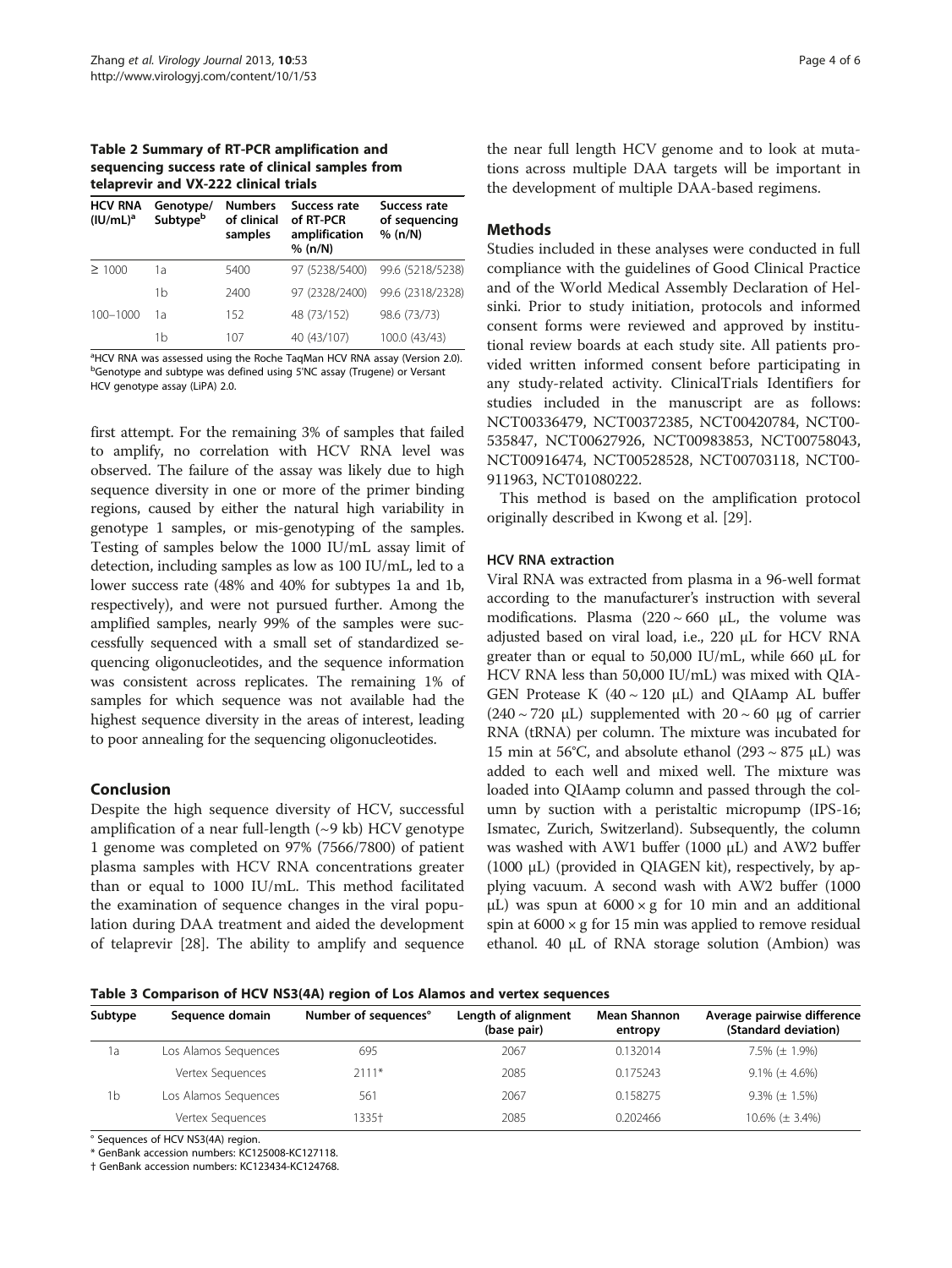<span id="page-4-0"></span>loaded into each column and incubated at room temperature for 5 min. The RNA was eluted by centrifugation at  $6000 \times g$  for 10 min. The elution was repeated once to increase the yield. A total of 80 μL viral RNA was isolated from 220 to 660 μL of plasma.

#### cDNA synthesis

A complementary DNA (cDNA) fragment was synthesized from HCV RNA that was diluted (1:2 or 1:4, the dilution factor was based on viral load, i.e., 1:2 and 1:4 for HCV RNA less than 50,000 IU/mL, while 1:4 for HCV RNA greater than or equal to 50,000 IU/mL) into a total RT reaction volume of 20 μL composed of 2.5 μM of an oligo-dA20 primer (Table [1](#page-2-0)), 400 units of Superscript™ III Reverse Transcriptase (Life Technologies Corporation, Carlsbad, CA), 40 units of RNAseOUT (Life Technologies Corporation, Carlsbad, CA), PC2 reaction buffer (50 mM Tris–HCl pH 9.1, 16 mM ammonium sulfate, 3.5 mM magnesium chloride, and 150 μg/mL BSA) (AB Peptides, St. Louis, MO), 500 μM dNTPs (Clontech, Mountain View, CA), and 5 mM DTT (Life Technologies Corporation, Carlsbad, CA). The RNA was denatured at 65°C for 5 min, followed by ramping extension temperatures at 25°C for 10 min, 42°C for 60 min, 50°C for 30 min, 55°C for 30 min, and 70°C for 15 min.

#### Amplification of HCV via nested PCR

The cDNA from the RT reaction was diluted 1:1 into a 40 μL PCR1 reaction mixture, containing PC2 reaction buffer (AB Peptides, St. Louis, MO), 200 μM dNTPs (Clontech, Mountain View, CA), 1.5 M betaine (Sigma Aldrich, St. Louis, MO), 2.56 units Klentaq DNA polymerase (AB Peptides, St. Louis, MO), 1.28 units pfu DNA polymerase (Stratagene, La Jolla, CA), and 400 μM each subtype-specific primer (Table [1\)](#page-2-0). The PCR1 reaction was incubated at 94°C for 2 min, followed by 30 cycles at 94°C for 15 sec, 68°C −0.5°C/cycle ("touchdown" PCR) for 20 sec, followed by an incubation at 68°C for 12 min. The completed PCR1 reaction was diluted 1:10 into a second PCR mixture (PCR2, 50 μL). The reaction composition and PCR cycling parameters were identical to the PCR1 reaction, with the following changes; 3.2 units Klentaq DNA polymerase, 1.6 units of Pfu DNA polymerase, and nested subtype-specific primers were utilized (Table [1](#page-2-0)).

# Preparation of sample for sequencing

The PCR2 product (8991 bp) was analyzed and verified by agarose gel electrophoresis, and purified using the QIAquick 96 PCR Purification kit (QIAGEN, Valencia, CA). The purified PCR2 product was subsequently quantified using a NanoDrop 8000 Spectrophotometer (Thermo Scientific, Hudson, NH) prior to sequence analysis.

#### Abbreviations

bp: Base pair; cDNA: Complementary DNA; DAA: Direct-acting antiviral; dNTP: Deoxyribonucleotide triphosphate; DTT: Dithiothreitol; LLOD: Lower limit of detection; HCC: Hepatocellular carcinoma; HCV: Hepatitis C virus; IU/ mL: International units per milliliter; NS: Nonstructural; RBV: Ribavirin; RT-PCR: Reverse-transcriptase polymerase chain reaction; tRNA: Transfer RNA; UTR: Untranslated region.

#### Competing interests

Authors are current or former employees of Vertex Pharmaceuticals Incorporated and may own stock or stock options in that company.

#### Authors' contributions

TLK, DJB, JDF, JL, SS, BS participated in the design, development and performance of the assay, as well as the sequence alignment and analyses. AK and CL helped with the design of the assay. YZ and EZZ participated in the optimization, modification, and finalization of the assay. EZZ, DJB, and TLK drafted the manuscript. All authors read and approved the final manuscript.

#### Authors' information

Benjamin Shames and Ann Kwong were employees of Vertex Pharmaceuticals Incorporated at time of study.

#### Acknowledgments

We thank the study coordinators, nurses, physicians, and patients involved in the clinical trials and Ann Tigges for assistance in generating Shannon Entropy data. We thank Elizabeth Dorn, PhD, Kristin Stephan, PhD, and Erika D. Reynoso, PhD, current employees of Vertex Pharmaceuticals Incorporated, who may own stock or stock options in that company, for editorial support and coordination.

#### Received: 19 September 2012 Accepted: 7 February 2013 Published: 12 February 2013

#### References

- 1. Butt AA: Hepatitis C virus infection: the new global epidemic. Expert Rev Anti Infect Ther 2005, 3:241–249.
- 2. Kim WR: The burden of hepatitis C in the United States. Hepatology 2002, 36:S30–S34.
- 3. Lavanchy D: The global burden of hepatitis C. Liver Int 2009, 29(Suppl 1):74-81.
- 4. Jacobson IM, McHutchison JG, Dusheiko G, Di Bisceglie AM, Reddy KR, Bzowej NH, Marcellin P, Muir AJ, Ferenci P, Flisiak R, George J, Rizzetto M, Shouval D, Sola R, Terg RA, Yoshida EM, Adda N, Bengtsson L, Sankoh AJ, Kieffer TL, George S, Kauffman RS, Zeuzem S: Telaprevir for previously untreated chronic hepatitis C virus infection. N Engl J Med 2011, 364:2405–2416.
- 5. Zeuzem S, Andreone P, Pol S, Lawitz E, Diago M, Roberts S, Focaccia R, Younossi Z, Foster GR, Horban A, Ferenci P, Nevens F, Mullhaupt B, Pockros P, Terg R, Shouval D, van Hoek B, Weiland O, Van Heeswijk R, De Meyer S, Luo D, Boogaerts G, Polo R, Picchio G, Beumont M: Telaprevir for retreatment of HCV infection. N Engl J Med 2011, 364:2417–2428.
- Ray SC, Thomas DL: Hepatitis C. In Mandell, Douglas, and Bennett's Principles and Practice of Infectious Diseases. 7th edition. Edited by Mandell G, Bennett JE, Dolin R. Amsterdam: Elsevier; 2009:2157–2187.
- 7. Simmonds P: Genetic diversity and evolution of hepatitis C virus-15 years on. J Gen Virol 2004, 85:3173–3188.
- 8. Adiwijaya BS, Hare B, Caron PR, Randle JC, Neumann AU, Reesink HW, Zeuzem S, Herrmann E: Rapid decrease of wild-type hepatitis C virus on telaprevir treatment. Antivir Ther 2009, 14:591–595.
- 9. Kwong AD, Najera I, Bechtel J, Bowden S, Fitzgibbon J, Harrington P, Kempf D, Kieffer TL, Koletzki D, Kukolj G, Lim S, Pilot-Matias T, Lin K, Mani N, Mo H, O'Rear J, Otto M, Parkin N, Pawlotsky JM, Petropoulos C, Picchio G, Ralston R, Reeves JD, Schooley RT, Seiwert S, Standring D, Stuyver L, Sullivan J, Miller V: Sequence and phenotypic analysis for resistance monitoring in hepatitis C virus drug development: recommendations from the HCV DRAG. Gastroenterology 2011, 140:755–760.
- 10. Welzel TM, Zeuzem S: Mixing and matching drugs: what makes sense? Clin Liver Dis 2011, 15:657–664.